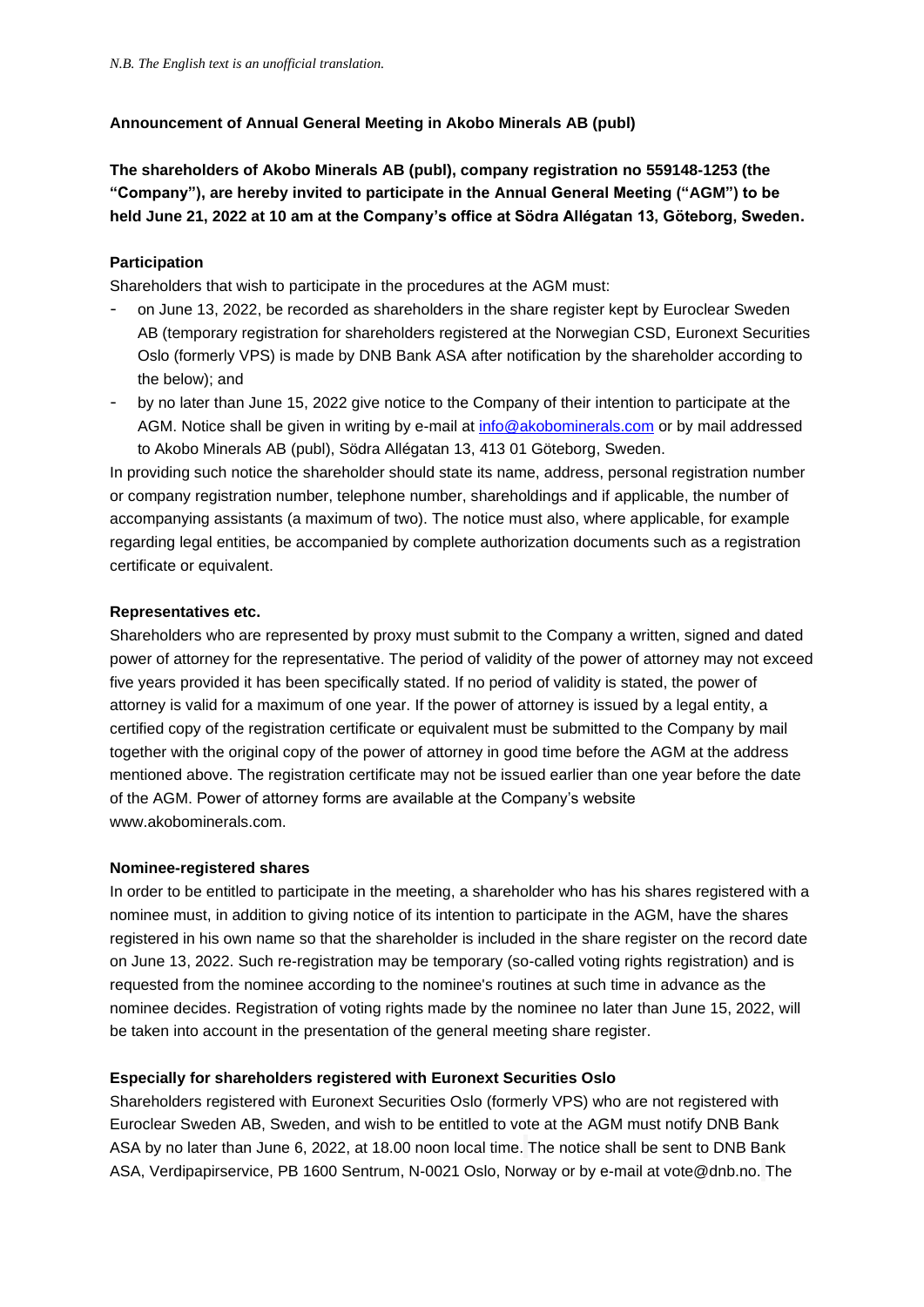notification must state the name, personal registration number or company registration number and number of shares. DNB Bank ASA will temporarily register the shares with Euroclear Sweden AB in the name of the shareholder. In addition, shareholders registered with Euronext Securities Oslo must give notice to the Company of their intention to participate according to the above in order to obtain voting rights at the AGM. Shareholders registered with Euronext Securities Oslo who have only given notice to the Company of their intention to participate may participate at the AGM without voting rights.

## **Proposed agenda**

- 1. Election of chairman of the meeting
- 2. Drawing up and approval of the voting list
- 3. Approval of the agenda
- 4. Election of one or two persons to verify the minutes
- 5. Determination as to whether the meeting has been duly convened
- 6. Presentation of annual report and auditor's report as well as consolidated accounts and consolidated auditor's report.
- 7. Resolution regarding:
	- a) adoption of the income statement and balance sheet as well as the consolidated income statement and consolidated balance sheet.
	- b) allocation of the company's profits or losses as set forth in the adopted balance sheet
	- c) discharge from liability for members of the board of directors and the managing director
- 8. Determination of fees to the board of directors and the auditor
- 9. Election of members of the board of directors and the auditor
- 10. Resolution on adaption of an incentive program for certain key executives
- 11. Resolution on adaption of an incentive program for the chairman of the board
- 12. Resolution regarding authorization for the board of directors to resolve upon the new issue of shares, warrants and/or convertibles with deviation from the pre-emption rights of shareholders
- 13. Resolution regarding authorization for the board of directors to resolve upon the new issue of shares, warrants and/or convertibles without deviation from the pre-emption rights of shareholders
- 14. Closing of the meeting

### **Item 8**

Pir Invest Holding AS (the "**Shareholder**"), who represent approximately 12,8 percent of the shares and votes in the Company, propose that the Annual General Meeting ("**AGM**") resolves that, for the period until the next Annual General Meeting, the Chairman of the Board shall be remunerated with SEK 300,000 and other ordinary Board members shall be remunerated with SEK 175,000 each. It is proposed that the auditor be remunerated against an approved bill.

### **Item 9**

The Shareholder intend to present the complete proposal in accordance with this item, regarding the election of the Board of Directors as well as the election of auditor, no later than in connection with the AGM.

### **Item 10**

The Shareholder proposes that the AGM resolves on the adoption of a long-term incentive program for certain ley executives through a directed issue of warrants. The Shareholder proposes that the AGM resolves on the issue of a maximum of 1,300,000 warrants, free of charge (2022/2026:A), entailing an increase of the share capital upon full exercise with a maximum of approximately SEK 48,308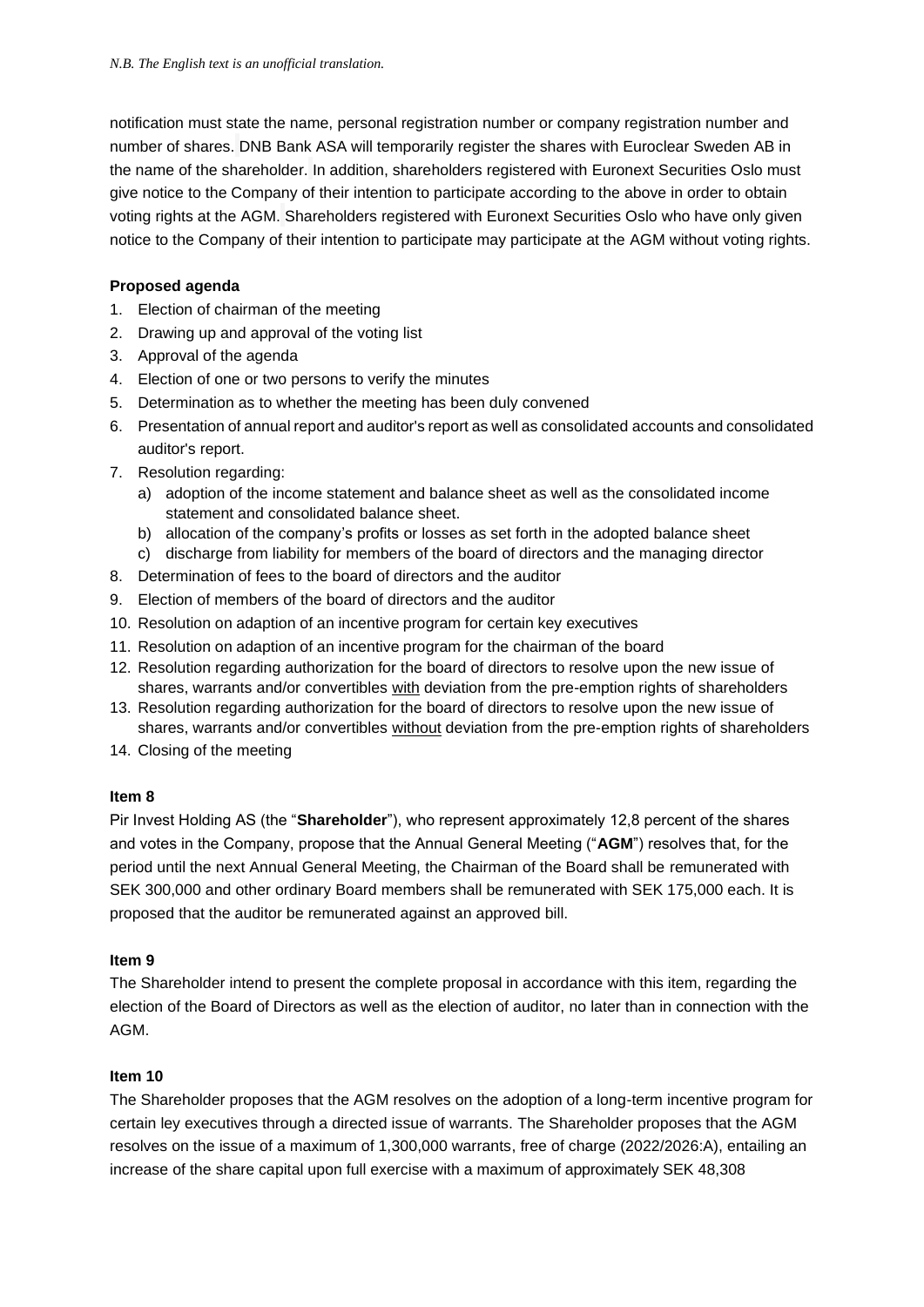(calculated on a quota value of SEK 0.037160 / share). Furthermore, the following main conditions shall apply to the resolution.

- 1. The right to subscribe for the warrants shall, with deviation from the shareholders' preemptive rights, only vest in certain key employees in the Company according to the below:
	- Jörgen Evjen (CEO): a maximum of 400,000 warrants
	- Johan Sjöberg (Chief Exploration Manager) a maximum of 200,000 warrants
	- Matt Jackson (Chief Operations Officer) a maximum of 200,000 warrants
	- Tesfaye Medhane (CEO of the subsidiary Etno Mining Ltd) a maximum of 200,000 warrants
	- Cathryn MacCallum, (Head of ESG) a maximum 200,000 warrants

- Blesilda Brendesen (Group Controller) a maximum 100,000 warrants The reason for the deviation is to create conditions for retaining competent people in the Group and to increase the motivation of such people. In light of the terms of the program and other circumstances, the Shareholder considers that the proposal is beneficial to the Company and its shareholders.

- 2. One (1) warrant entitles the holder to subscribe for one (1) new share in the Company at a subscription price corresponding to 100 percent of the volume- weighted average price for the Company's share according to Euronext Growth Oslo's official stock price list during ten (10) trading days immediately before the Company's AGM held 2022-06- 21 (to be rounded to two decimal places and converted to SEK based on the latest SEK / NOK exchange rate one trading day before the Company's AGM 2022-06-21), but not lower than the share's quota value (SEK 0.037160 / share). The entire premium shall be transferred to the free premium fund.
- 3. Subscription of the warrants shall be made on a separate subscription list within one (1) month from the date of the resolution. The board of directors has the right to extend the subscription period.
- 4. Subscription of shares with the support of warrants may take place during the period from the day the warrants have been registered with the Swedish Companies Registration Office up to and including 2026-06-21, provided that the holder of warrants, at the time when he/she subscribes for shares with support of warrants, does not have access to inside information as defined in the Market Abuse Regulation and provided that subscription of shares does not take place during a "Closed Period" as defined in the Company's Insider Trading Policy and the Market Abuse Regulation.

The AGM's resolution is valid only if it has been supported by shareholders representing not less than nine tenths of the votes cast as well as the shares represented at the shareholders' meeting.

# **Item 11**

Kanoka Invest AS ("**Kanoka**"), representing approximately 2,4 per cent of the shares in the Company, proposes that the AGM resolves on the adoption of a long- term incentive program to the Company's current chairman of the board of directors through a directed issue of warrants. Kanoko proposes that the AGM resolves on the issue of a maximum of 400,000 warrants, free of charge (2022/2026:B), entailing an increase of the share capital upon full exercise with a maximum of approximately SEK 14,864 (calculated on a quota value of SEK 0.037160 / share). Furthermore, the following main conditions shall apply to the resolution.

1. The right to subscribe for the warrants shall, with deviation from the shareholders' preemptive rights accrue the Company's current chairman of the board of directors Hans Olav Torsen with a maximum of 400,000 warrants. The reason for the deviation is to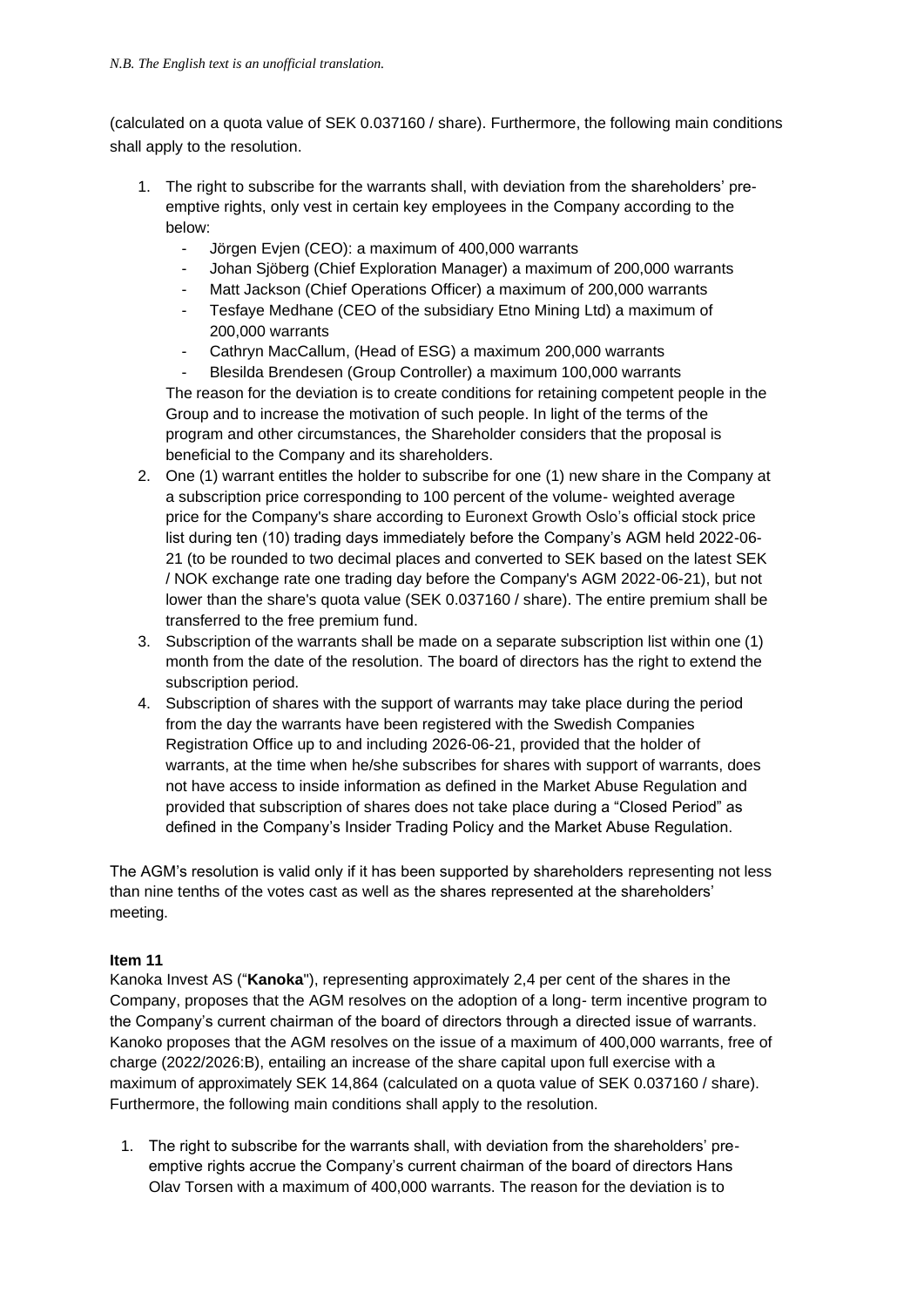create conditions for retaining competent person in the Group and to increase the motivation of such person. In light of the terms of the program and other circumstances, Kanoka considers that the proposal is beneficial to the Company and its shareholders.

- 2. One (1) warrant entitles the holder to subscribe for one (1) new share in the Company at a subscription price corresponding to 100 percent of the volume- weighted average price for the Company's share according to Euronext Growth Oslo's official stock price list during ten (10) trading days immediately before the Company's AGM held 2022-06-21 (to be rounded to two decimal places and converted to SEK based on the latest SEK / NOK exchange rate one trading day before the Company's AGM 2022-06-21), but not lower than the share's quota value (SEK 0.037160 / share). The entire premium shall be transferred to the free premium fund.
- 3. Subscription of the warrants shall be made on a separate subscription list within one (1) month from the date of the resolution. The board of directors has the right to extend the subscription period.
- 4. Subscription of shares with the support of warrants may take place during the period from the day the warrants have been registered with the Swedish Companies Registration Office up to and including 2026-06-21, provided that the holder of warrants, at the time when he/she subscribes for shares with support of warrants, does not have access to inside information as defined in the Market Abuse Regulation and provided that subscription of shares does not take place during a "Closed Period" as defined in the Company's Insider Trading Policy and the Market Abuse Regulation.

The AGM's resolution is valid only if it has been supported by shareholders representing not less than nine tenths of the votes cast as well as the shares represented at the shareholders' meeting.

## **Item 12**

The Board of Directors proposes that the AGM resolves to authorize the Board of Directors to, with deviation from the shareholders' preferential rights, until the time of the next AGM, on one or more occasions, resolves to issue new shares, warrants and / or convertibles. Payment can be made against cash payment and / or through payment in kind and / or through set-off. Issue in accordance with the authorization shall take place on market terms, subject to any market issue discount, which the Company's Board of Directors deems to prevail on each individual occasion.

The Board's decision on the issue of shares, warrants and / or convertibles may result in a total increase in the number of shares in the Company by a maximum of 10,628,152 shares (in the event of full subscription with the support of such warrants and / or full conversion of such convertibles and before any recalculation according to the terms of the warrants and / or the convertibles). Upon full utilization of the authorization, the dilution amounts to approximately 10 percent calculated on the current number of shares in the Company.

The AGM's resolution is valid only if it has been supported by shareholders holding not less than two-thirds of both the votes cast and the shares represented at the meeting.

### **Item 13**

The Board of Directors proposes that the AGM resolves to authorize the Board of Directors to, without deviation from the shareholders' preferential rights, until the time of the next AGM, on one or more occasions, resolves to issue new shares, warrants and / or convertibles. Payment can be made against cash payment and / or through payment in kind and / or through set-off.